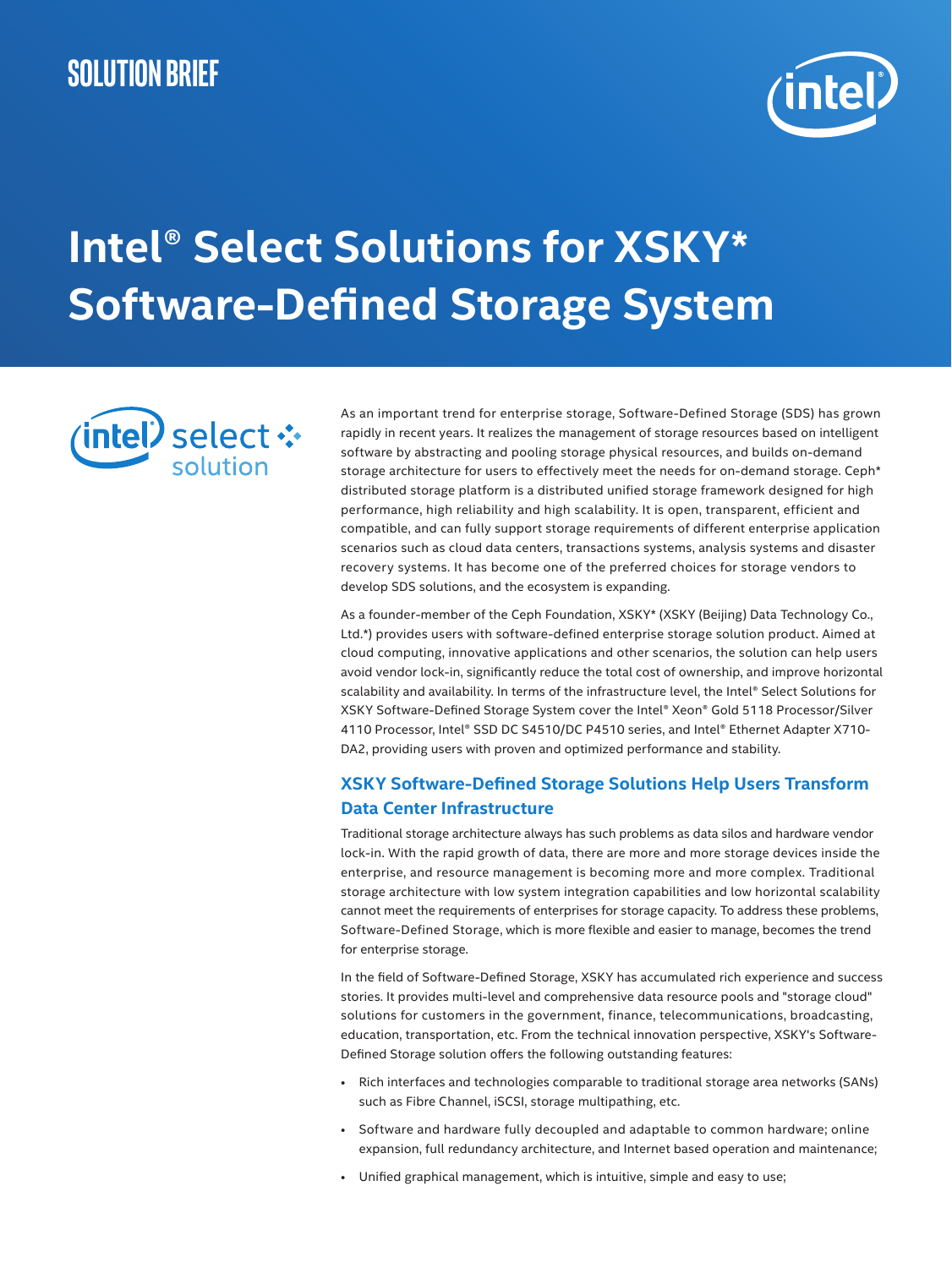• Outstanding performance optimized for NVMe\* new storage protocols and high-speed networks.

# **Intel® Select Solutions for XSKY Software-Defined Storage System**

While Software-Defined Storage emphasizes software and hardware decoupling, innovation and optimization at the hardware level, such as processors and storage, remain the basis for SDS systems to maximize performance, availability and other advantages. Enterprises could accelerate the deployment of SDS systems through hardware that is verified and optimized by actual workloads, thus significantly improving performance.

The Intel® Select Solutions for XSKY Software-Defined Storage System are based on the critical hardware, such as Intel® Xeon® Gold 5118 processor/Silver 4110 processor, Intel® SSD DC S4510/DC P4510 series, and Intel® Ethernet Adapter X710-DA2, and integrate with Intel® chip-level advanced technical features. They can help users optimize performance and cost while speeding up the deployment. In particular, Intel® Select Solutions for XSKY Software-Defined Storage System can provide the following values:

- Proven and optimized performance and the combination of high-speed data throughput and rapid deployment capabilities based on Intel® architecture;
- Reduction in cost and operating expenses compared to traditional storage devices;
- Support for block/file/object storage on the same node, and a unified data storage resource pool;
- Wide compatibility with multiple virtualization platforms, ease of deployment and maintenance.

## Hardware Selections

Intel® Select Solutions offer "Base" and "Plus" configuration options for the different performance needs of XSKY Software-Defined Storage System users. For the "Base" configuration, the Intel® Xeon® Silver 4110 Processor and the Intel® SSD DC S4510 provide an optimized balance of price and performance. The Intel® Xeon® Gold 5118 Processor and Intel® SSD DC P4510 power the "Plus" configuration, which is designed for more demanding performance requirements (a list of configurations is shown in Appendix 1).

### **Intel® Xeon® Scalable processor**

Intel® Xeon® Scalable processor provides a solid foundation for designing powerful Software-Defined Storage solutions, with a significant leap in agility and scalability. This innovative processor features a disruptive design that sets new standards in platform convergence and computing, storage, memory, networking and business continuity. The superior performance and low cost of Intel® Xeon® Silver processor make it the ideal processor platform of Software-Defined Storage solution.

# **What Are Intel® Select Solutions?**

Intel Select Solutions are pre-defined, workload-optimized solutions designed to minimize the challenges of infrastructure evaluation and deployment. Solutions are validated by OEMs/ ODMs, certified by ISVs, and verified by Intel. Intel develops these solutions in extensive collaboration with hardware, software and operating system vendor partners and with the world's leading data center and service providers. Every Intel Select Solution is a tailored combination of Intel® data center compute, memory, storage, and network technologies that delivers predictable, trusted, and compelling performance.

To qualify as an Intel® Select Solution, solution providers must:

- 1. Meet the software and hardware stack requirements outlined by the solution's reference-design specifications.
- 2. Replicate or exceed established reference-benchmark test results.
- 3. Publish a solution brief and a detailed implementation guide to facilitate customer deployment.

Solution providers can develop their own optimizations in order to give end customers a simpler, more consistent deployment experience.

## **Intel® SSD DC P4510**

In a data-intensive application scenario, users can use the "Plus" configuration with the Intel® SSD DC P4510. The Intel® SSD DC P4510 features higher density Intel 64-Layer 3D NAND and enhanced firmware capabilities, enabling it to handle tasks such as readintensive workloads.

## **Intel® SSD DC S4510**

Intel® SSD DC S4510 features a new SSD form that is long and slim and completely different from the 2.5-inch, 3.5-inch specifications of traditional hard drives, enabling non-volatile storage beyond the shape and size constraint. It has been optimized for read-intensive workloads and delivers high performance and low cost, allowing it to dramatically increase server energy efficiency and data reliability.

#### **Intel® Ethernet Adapter X710-DA2**

The Intel® Ethernet Adapter XXV710-DA2 supports single or dual 1/10/25GbE port connections, provides outstanding performance in PCI Express v3.0 x8 slots. It also supports various advanced features such as virtual machine devices queue (VMDq) and simple root I/O virtualization (SR-IOV) and accelerates the delivery of new services and features through intelligent offloading, sophisticated packet processing and high quality open source driver, thus improving the performance of Intel® Select Solutions for the XSKY Software-Defined Storage System. Also, the adapter is extremely cost effective and can significantly reduce the total cost of the solution.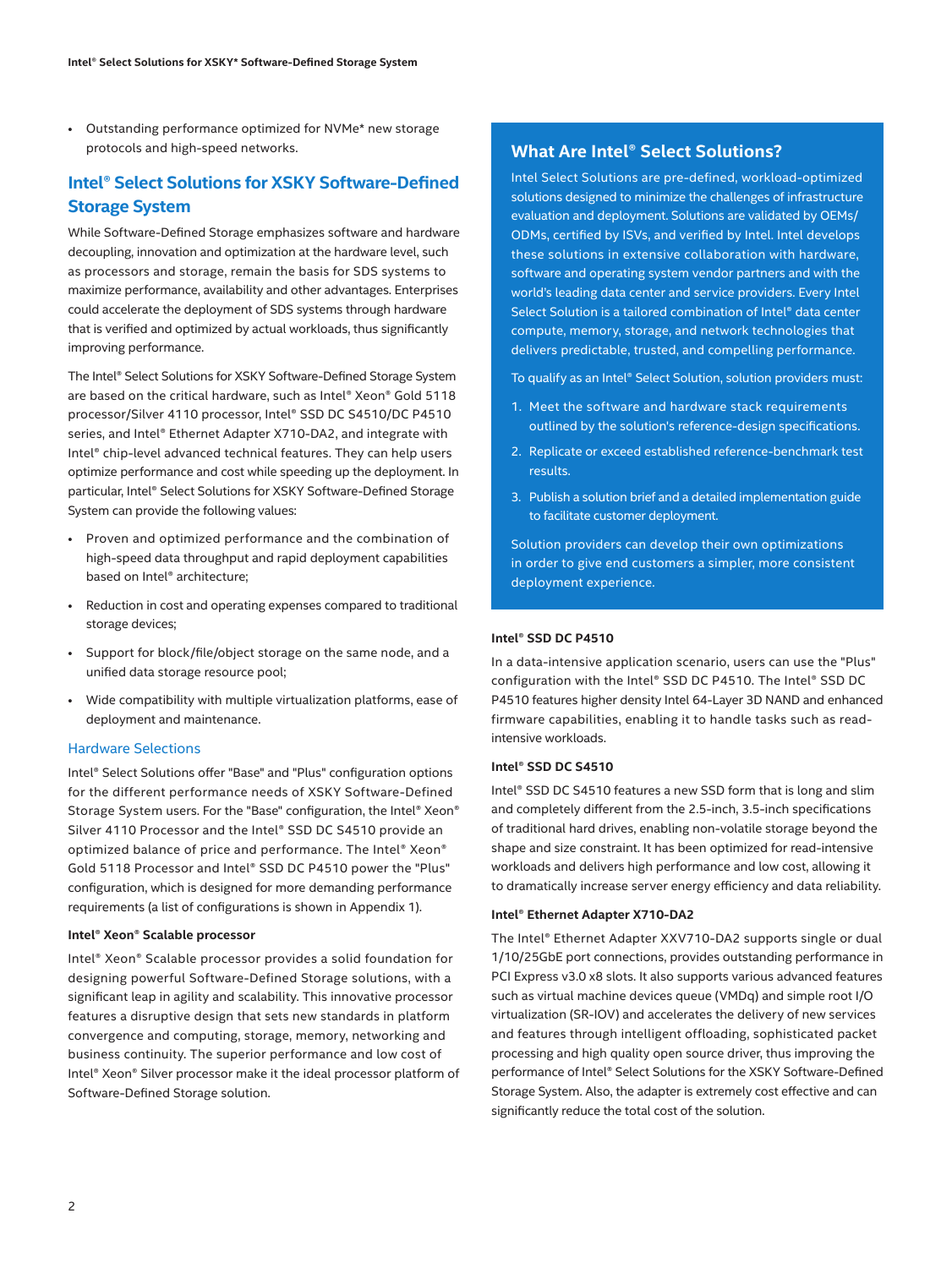# **Intel® Xeon® Scalable processors**

2<sup>nd</sup> Generation Intel® Xeon® Scalable processors:

- Offer high scalability that is cost-efficient and flexible, from the multi-cloud to the intelligent edge
- Establish a seamless performance foundation to help accelerate data's transformative impact
- Support breakthrough Intel® Optane™ DC persistent memory technology
- Accelerate artificial-intelligence (AI) performance and help deliver AI readiness across the data center
- Provide hardware-enhanced platform protection and threat monitoring

Intel® Select Solutions for XSKY Software-Defined Storage System feature Intel® Xeon® Gold processors.



## Verified Performance through Benchmark Testing

To ensure full compatibility of hardware and software and fully optimize the performance of the solution, Intel® Select Solutions for XSKY Software-Defined Storage System has been rigorously tested. This allows them to significantly reduce the time and cost needed for XSKY Software-Defined Storage solution deployment and dramatically improve the performance.

In the benchmark performance test, XSKY and Intel® chose FIO\* as the benchmark performance test tool. FIO is an I/O tool that is widely used for benchmark test and stress/hardware verification of block devices and file systems. The test data of the "Base" and "Plus" configurations are shown in Table 1. In terms of the 8k random read/write (75R/25W) IO model scenario, the PLUS and bandwidth performance of the "Plus" configuration is more than 70% higher than "Base". In terms of sequential read/write (50R/50W) model scenarios, the performance of "Plus" has increased by 250%. Users can choose a configuration that better fits their needs based on the cost budget and the actual requirements for data throughput.<sup>1</sup>

## **Table 1:** Comparison of Base configuration and Plus configuration testing

| <b>XSKY</b> | <b>Rand 8KB 75R25W</b> |         |          | <b>SEQ 256KB 50R/50W</b> |           |          |
|-------------|------------------------|---------|----------|--------------------------|-----------|----------|
|             | <b>IOPS</b>            | BW (MB) | Lat (ms) | <b>IOPS</b>              | BW (MB)   | Lat (ms) |
| <b>Base</b> | 36700/12200            | 290/90  | 2.2/2.9  | 1810/1810                | 450/450   | 9.0/56.0 |
| <b>Plus</b> | 65300/21700            | 510/160 | 1.2/2.1  | 6590/6590                | 1650/1650 | 4.0/14.0 |

# **Technological Selections for Intel® Select Solutions for XSKY Software-Defined Storage System**

The Intel® Xeon® Scalable processor also integrates innovative Intel® technologies to help users further enhance the performance, reliability and security of XSKY's Software-Defined Storage solutions:

- **Intel® QuickAssist Technology (Intel® QAT):** Accelerates key workloads such as bulk encryption, public key exchange, and data compression based on Intel® architecture platforms. The technology delivers strong performance with up to 100 gigabits (Gbps) per second encryption, 100 Gbps compression, and 100,000 decryptions per second using 2,048-bit RSA keys.
- **Intel® Volume Management Device (Intel® VMD):** The standardized design supported by Intel® VMD brings enterprise-level reliability, availability, and serviceability (RAS) to NVMe\* SSDs, helping to improve user confidence for deploying the next generation of storage systems.
- **Intel® Trusted Execution Technology (Intel® TET):** Intel® TET is a set of general purpose hardware extensions for Intel® processors and chipsets, and can significantly enhance the security of digital office platforms. When this technology is enabled, applications can run in their own space without being affected by any other applications in the system.
- **Intel® Hyper-threading (HT) Technology:** It enables more efficient use of processor resources and supports multiple threads running in each core. As a feature, it also increases processor throughput and the overall performance of threaded software and keeps system responsiveness while running multiple demanding applications.
- **Intel® Turbo Boost Technology:** For peak demand, Intel® Turbo Boost Technology enables the processor to run beyond the basic operating frequency, accelerates processor and graphics performance, and easily handles peak loads.